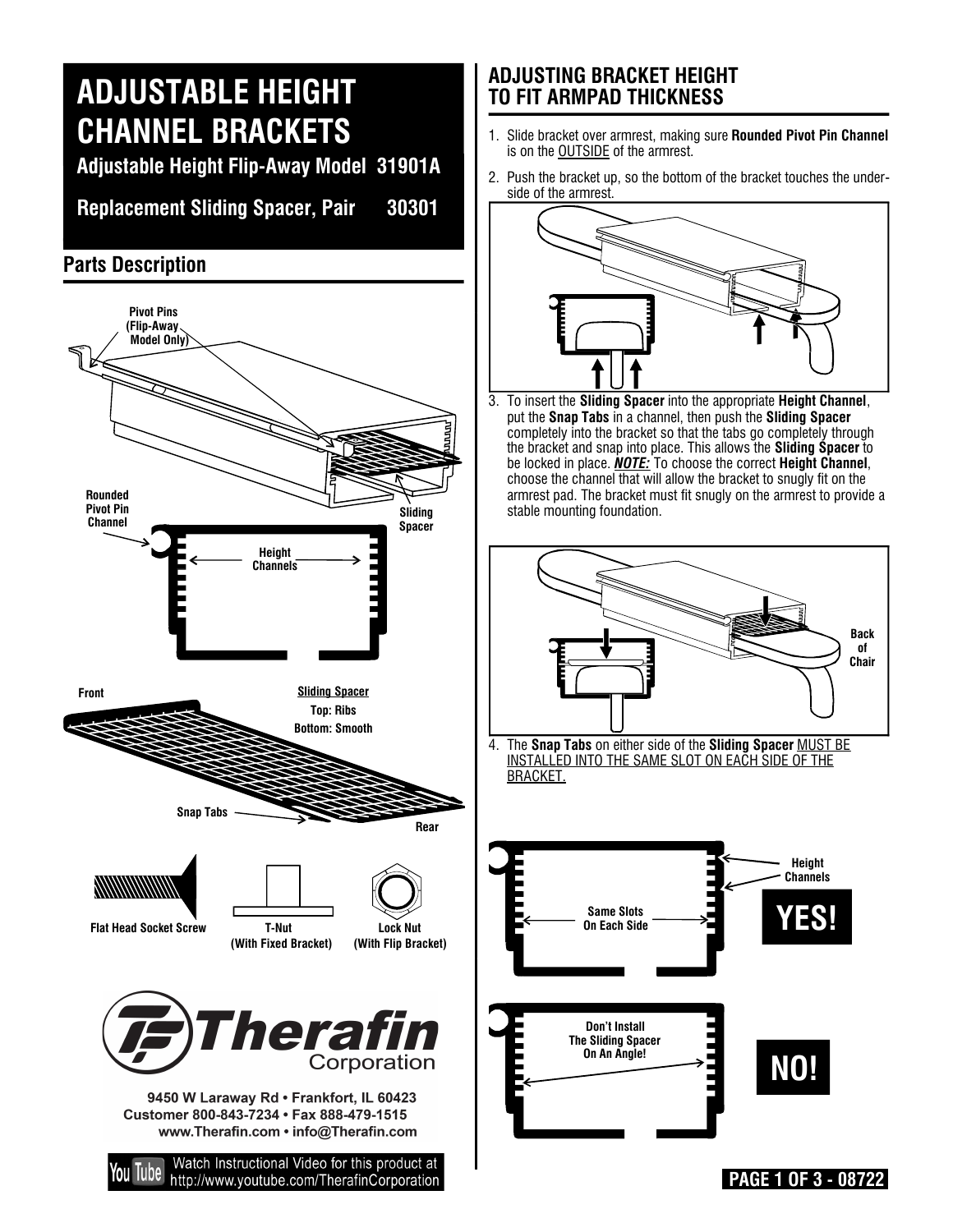5. To remove the **Sliding Spacer**, gently squeeze both **Snap Tabs** in, and push the Sliding Spacer back through the bracket.



#### **USING TWO SLIDING SPACERS**

- 1. Two **Sliding Spacers** may be used together to provide maximum support in cases of extra weight or extreme pressure exerted on the half tray and bracket.
- 2. Adjust the bracket height to fit armpad thickness as shown on the reverse of this page. Clearly mark the slot you have chosen, so you don't change the snug fit on the armrest pad. Remove the ORIGINAL **Sliding Spacer**.
- 3. Install the SUPPLEMENTAL **Sliding Spacer** in the **Height Channel** DIRECTLY ABOVE (toward the tray) the slots you have marked.
- 4. Reinstall the ORIGINAL **Sliding Spacer** in the **Height Channel** you have marked.

*NOTE:* If the correct **Height Channel** to fit your armpad is the VERY TOP SLOT, you will not need to use two **Sliding Spacers**, as the bracket itself will provide the extra support needed.